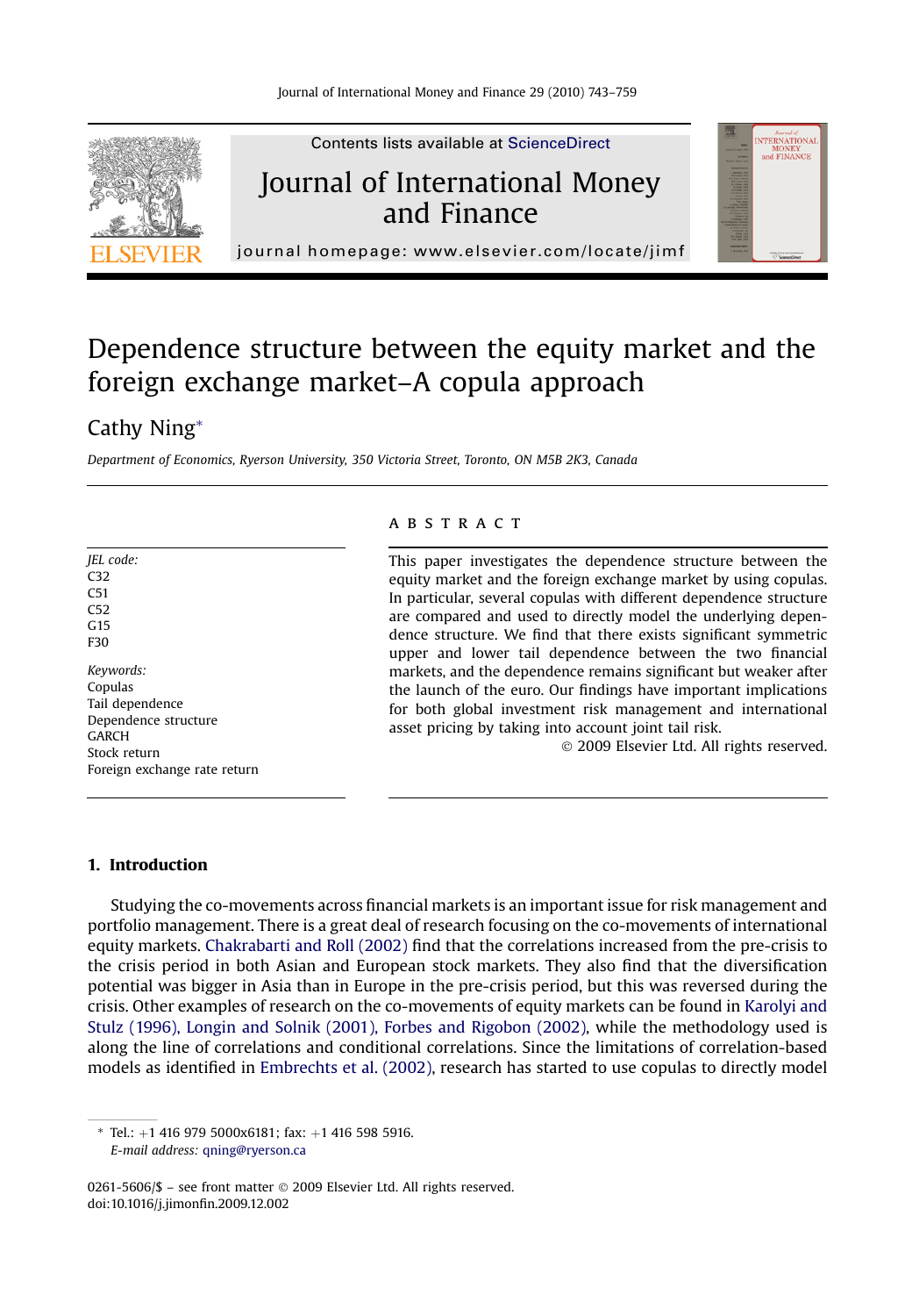the dependence structure across financial markets. Works along this line include [Mashal and Zeevi](#page--1-0) [\(2002\), Hu \(2006\)](#page--1-0) and [Chollete et al. \(2006\)](#page--1-0), who report asymmetric extreme dependence between equity returns, i.e., the stock markets crash together but do not boom together. While the above literature focuses on the dependence structure and co-movements in equity markets via copulas, [Patton \(2006a\)](#page--1-0) also employs copulas to model the asymmetric exchange rate dependence and finds that the mark and yen exchange rates are more correlated when they are depreciating against the US dollar than when they are appreciating.

While there is extensive literature studying the co-movements between the international equity markets and some literature on modeling the dependence structure between the exchange rates via copulas, there is little literature on using copulas to study the co-movements across markets of different asset types, such as the equity and foreign exchange markets. In this paper, we consider both equities and foreign exchange rates in our study since the foreign exchange market is by volume one of the largest financial markets and currency is an important asset in international financial portfolios. In the literature, [Giovannini and Jorion \(1989\)](#page--1-0) include exchange rates as assets in their portfolios. For global investors who wish to diversify portfolios internationally, the co-movements and dependence structure between equities and exchange rates would have important implications for their cross market risk management. There has been extensive research (both theoretical and empirical) on the relationship and co-movements between these two markets. Theoretical research includes the ''floworiented'' models of exchange rate (see [Dornbusch and Fischer \(1980\)\)](#page--1-0) and the ''stock oriented'' models of exchange rate (see [Branson \(1983\)](#page--1-0) and [Frankel \(1983\)](#page--1-0)). All these models argue that the stock market impacts the exchange rate and vice versa. Empirical studies of the interaction or causality relationship between the stock price and the exchange rate lead to mixed results (positive correlation, negative correlation, existence or nonexistence of causality, causality one way or the other).

In this paper, we endeavor to investigate the dependence between the equity returns and the exchange rate returns, by using a relatively new technique: copulas. The methodology we use in this paper differs in a fundamental way from most of the methods used in the literature in analyzing dependence between the financial markets, which is also sometimes called co-movement. We will use dependence or co-movement interchangeably in this paper. The questions we intend to answer are: what is the dependence structure between these two assets? Is there any extreme value dependence<sup>1</sup>? Is the dependence symmetric or asymmetric? By answering these questions, we hope to better understand the co-movements of stock-currency markets and the risks associated with the dependence structure between markets.

A copula is a function that connects the marginal distributions to restore the joint distribution. The advantage of using copulas in analyzing the co-movement concerned is multifold. First, copulas allow us to separately model the marginal behavior and the dependence structure. This property gives us more options in model specification and estimation. Second, the copula function can provide us not only the degree of the dependence but also the structure of the dependence. It allows for the tail dependence and asymmetric dependence. Linear correlation does not give the information about tail dependence and the symmetry property of the dependence. Third, unlike correlation, copulas do not require elliptically distributed random variables of the interest. As a result, they are especially useful when modeling the dependence between asset returns (especially from high frequency data). Finally, copulas are invariant to increasing and continuous transformations. This property is very useful as transformation is commonly used in economics and finance. For example, the copula does not change with returns or logarithm of returns. This is not true for the correlation, which is only invariant under liner transformations.

To study the stock-foreign exchange dependence, we specify both the marginal models for the returns and a joint model for the dependence. We employ the AR-t-GARCH models for the marginal

 $<sup>1</sup>$  There has been growing interest in the research on extreme events and market co-movement, both theoretically and</sup> empirically. In addition to [Longin and Solnik \(2001\), Mashal and Zeevi \(2002\), Hartmann et al. \(2003\), Hu \(2006\), Chollete et al.](#page--1-0) [\(2006\)](#page--1-0), and [Cappiello et al. \(2006\), DeVaries and Jansen \(1991\)](#page--1-0) examine the 1987 US stock market crash via the tail probability of the US stocks. [Dungey and Tambakis \(2005\)](#page--1-0) analyze international financial contagion during financial market extremes. [Hong et al. \(2008\)](#page--1-0) develop a theoretical model based on the communication process between advisors and investors to explain dot-com bubble. [Chollete \(2008\)](#page--1-0) proposes a theoretical model and find that extremes are endogenous.